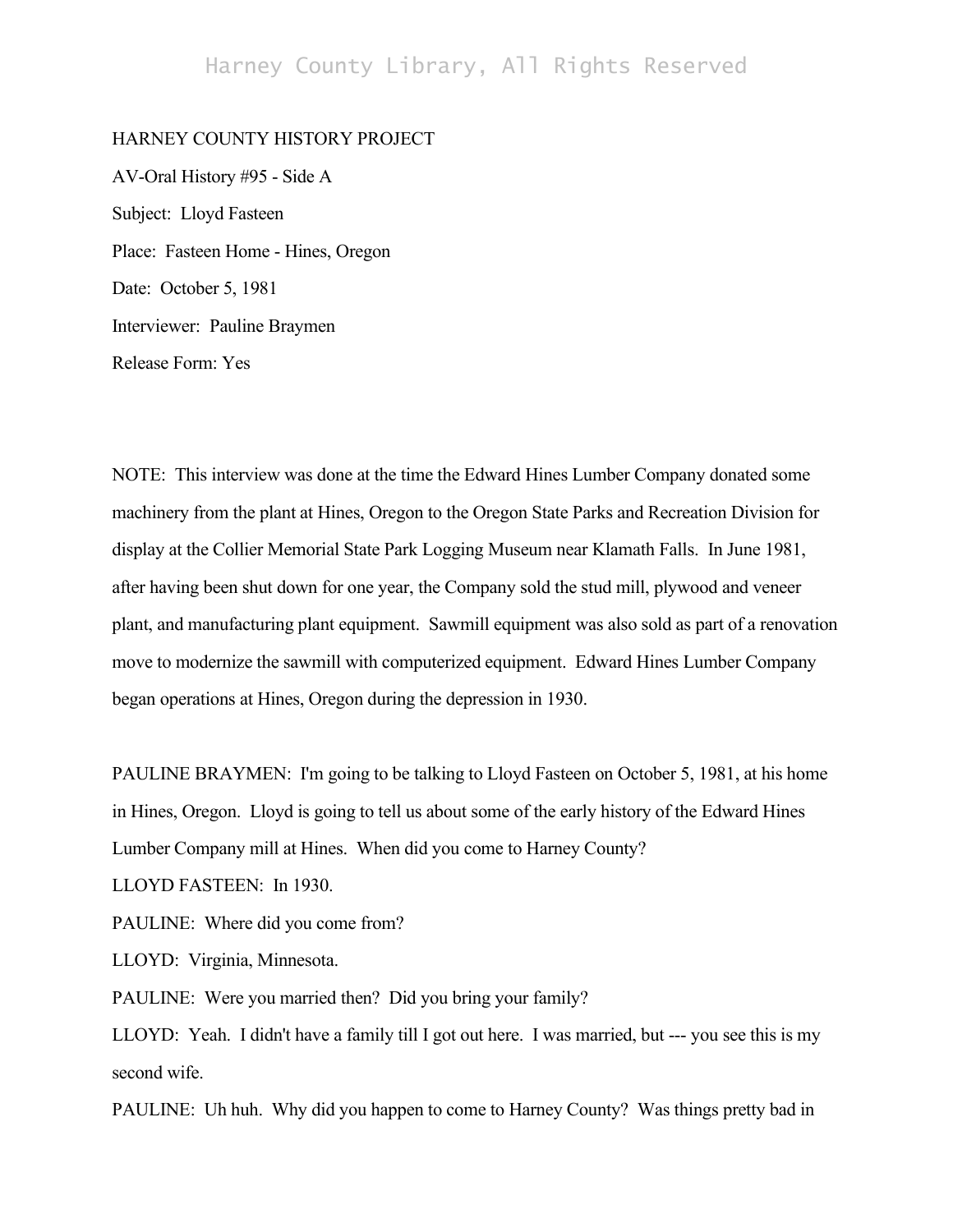Minnesota --- no work? How did you happen to come?

LLOYD: No, you see in 1928, the Hines Lumber Company was the Virginia Rainey Lake at that time. But Hines owned it. And they closed the mill down; they were running out of timber. Then they shipped me down to Park Falls, Wisconsin to a Hines mill there. And then from Park Falls, they called me back to Minnesota, and wanted to know if I wanted to go to Michigan, or out to Oregon, the Hines mill out here. So, I wanted to come west. You see I've worked for this Company for 49 years. So that's how I happened to come out here, they sent me out here.

PAULINE: Okay. Then was the sawmill in operation when you got here? Had they started to saw logs?

LLOYD: Yes, they had. They started, they cut the first log, I think it was in January in '30, I think it was. It has been so long I can't remember.

PAULINE: Well, I can check that date; in fact, I have that information at home.

LLOYD: Yeah. But I come here about three months after the mill had started. But I was putting, I had to stay and put the winter run in, at Park Falls, Wisconsin before they sent me out here.

PAULINE: Then you worked in the sawmill?

LLOYD: Yeah. I started out as a setter.

PAULINE: What does a setter do?

LLOYD: Well, he rode the carriage.

PAULINE: That was that bit thing overhead --- that big machine overhead that used to run back and forth?

LLOYD: Well, it wasn't overhead.

PAULINE: Okay. I'm trying to remember from having been out there.

LLOYD: You had the setter and the sawyer. And I was on the rig.

PAULINE: Now did you decide where the saw was going to saw the log?

LLOYD: That was up to the sawyer, at that time.

PAULINE: That was up to the sawyer.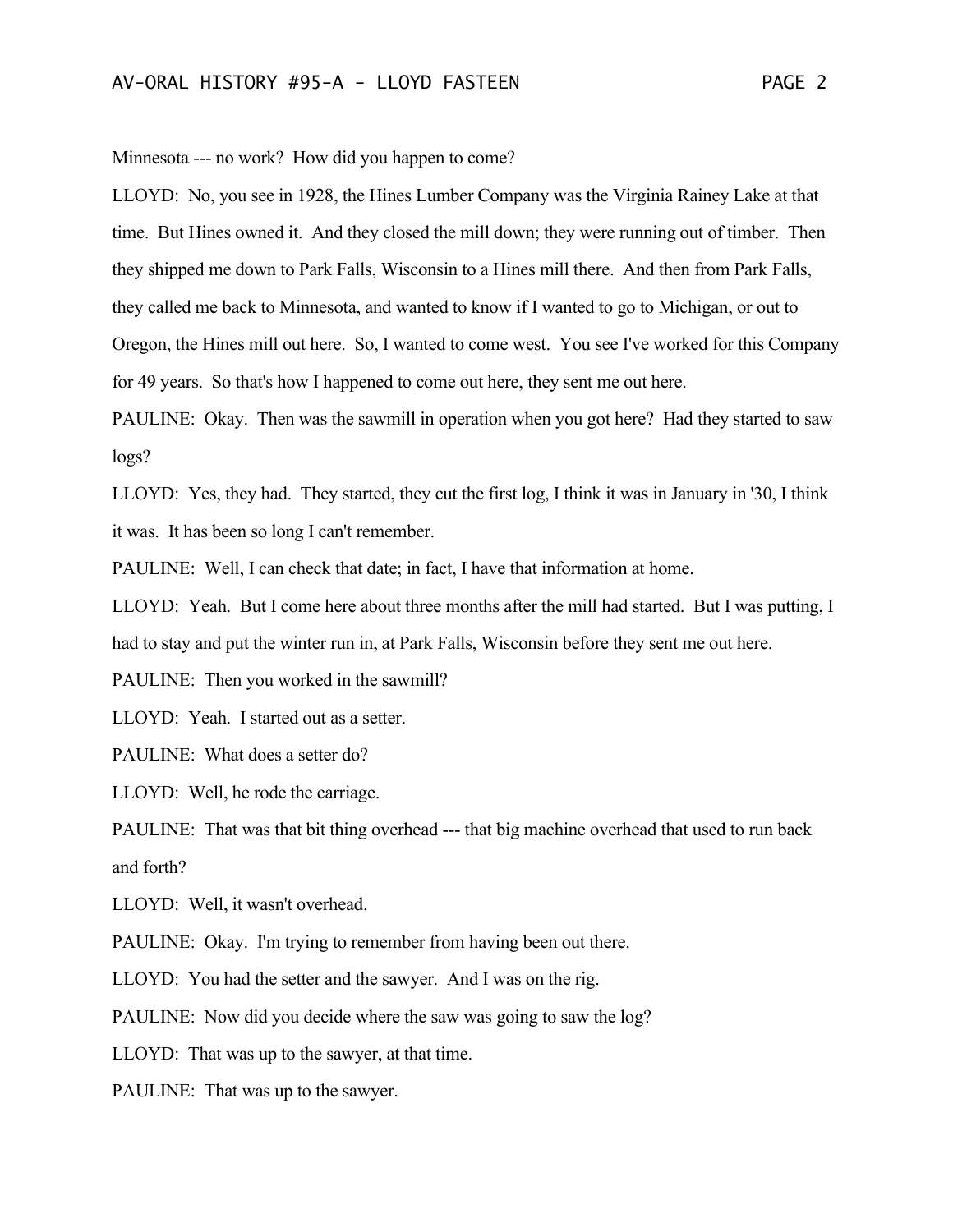LLOYD: I got to do that later and --- oh, I can't remember just how many years I set before I went to sawing myself.

PAULINE: Well, exactly what did the setter do?

LLOYD: Well, he set; he got his instructions from the sawyer what to set out, 1 inch, 2 inch, or 4 inch.

PAULINE: How thick a slice to cut?

LLOYD: Yeah, five quarter, six quarter, whatever. I had a dial on the rig, and I would set the dial for whatever the sawyer would call for.

PAULINE: He'd look at that log and decide how many boards he could saw out of it?

LLOYD: Well, the idea was, after you got the slab on, you could see what you had. If you had a select, shop, or common lumber. And then you had your instructions. You had a black board that would tell the sawyer what they wanted to cut for. Like shop five quarter, or six quarter, or if it was select, mostly four quarter. They did have orders for five quarter, and six quarter, and it all depended on what rig you were on. If you were on the big rig where they had the bigger type of logs, you used to cut ten and twelve quarter select. In them days they had the logs to do it with. When I retired down there, I worked on the same rig all the years I worked for this Company. Just before I retired, I had logs that you'd get one 2 x 4 out of it, and that was all. You'd get two slabs and a twoinch out of it, and that would be all.

PAULINE: Pretty small logs?

LLOYD: Very small.

PAULINE: This, I understand, is one of the reasons for the changes, change over that they're making. That they have to gear specifically for this smaller timber.

LLOYD: Right, right. But in them days back in the '30's, '40's, on the rig that I was, they called it the small rig, we'd get logs that I would say when I retired, they were getting them on the number one rig. That was big logs on the number one rig when I retired. Because they used to have some beautiful timber, back in the '30's and '40's.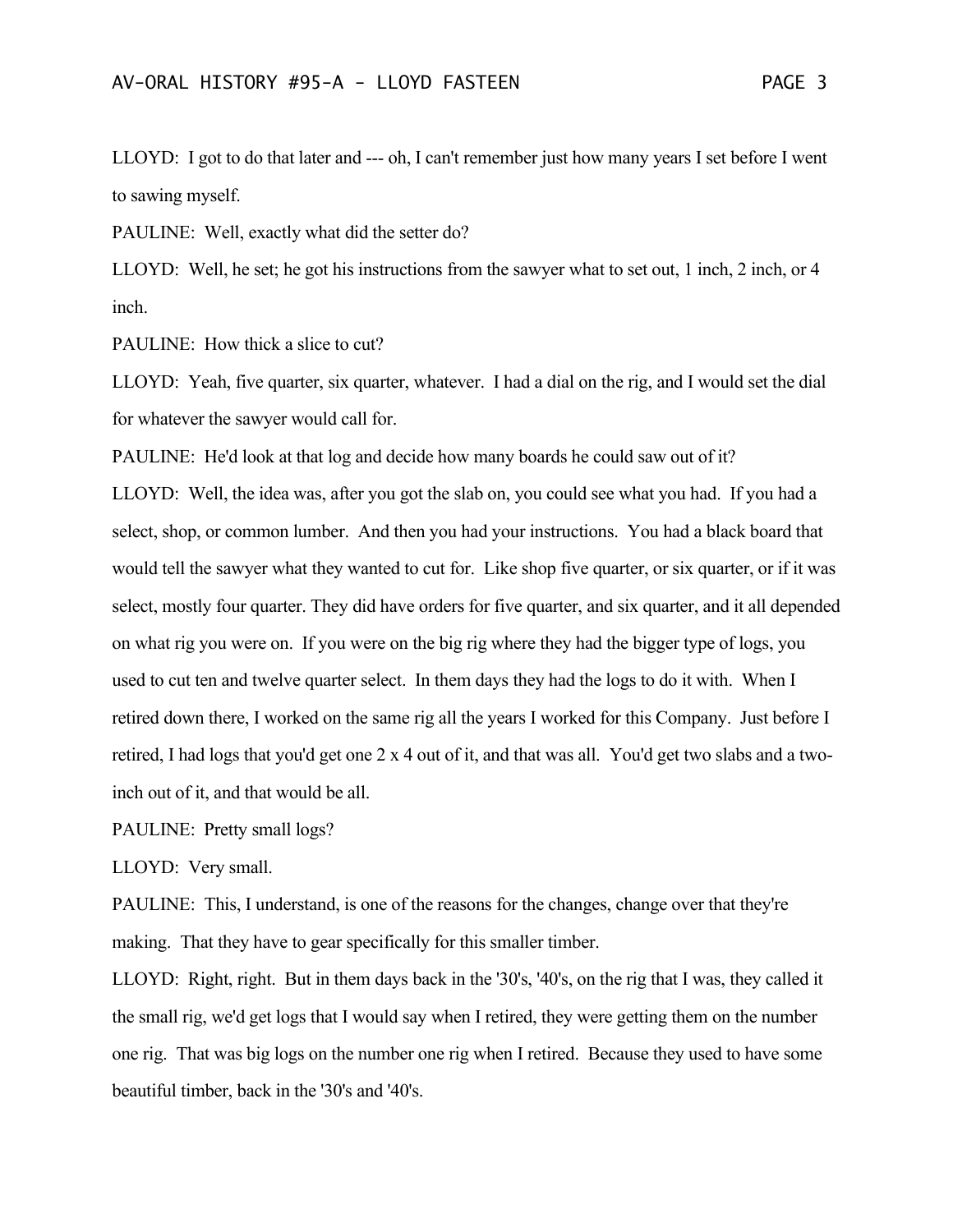PAULINE: Is the reason for that, that those logs have just been cut and there aren't any left to cut, or is it because of changes in regulations that they aren't allowing them to cut some of the bigger timber?

LLOYD: Well ---

## PAULINE: Or both?

LLOYD: I would say both, because I've been out in the woods a lot and I see lots of big timber yet. And of course, I don't know nothing about the Forest Service, and what as far as I know, it was supposed to be selective service cutting here. When I first come out here, they'd go into a certain area, and they would mark the logs that they could cut. Of course, I don't know too much about the woods because I never did work in the woods.

PAULINE: This equipment that they are taking over there (to the Logging Museum) --- let's see, they list it here: The nine foot Filer and Stowell band saw; the log turner; the Filer and Stowell head rig with shotgun, roll case and in-feed table; 84 inch single feed edger; a Worthington steam air compressor; a Charles Berg steam trip hammer; drill press; electric filling saw; and two lumber carriers. Did any of that have anything to do with the parts that you worked on? I'm pretty dumb about equipment.

LLOYD: Well, the carriage, as far as the carriage is concerned, why you had your band saw. That cut the lumber.

PAULINE: Okay, the nine-foot Filer and Stowell band saw that was what cut the big logs as they came in?

LLOYD: The nine-foot saw. Well, they had --- all three rigs were all the same, they were all the same. Outside of the number one rig, if they got a log that was four and a half, five foot through -- you don't see them anymore. Why then they would have to take part of the top of the band mill off in order to get underneath it. They'd probably take a slab off that maybe, oh six, eight, ten, twelve inches. And then they would go so far into the saw --- to the end of the log with the saw, and then they'd bring it back and take the nigger and break it off, because there was still a lot of lumber left in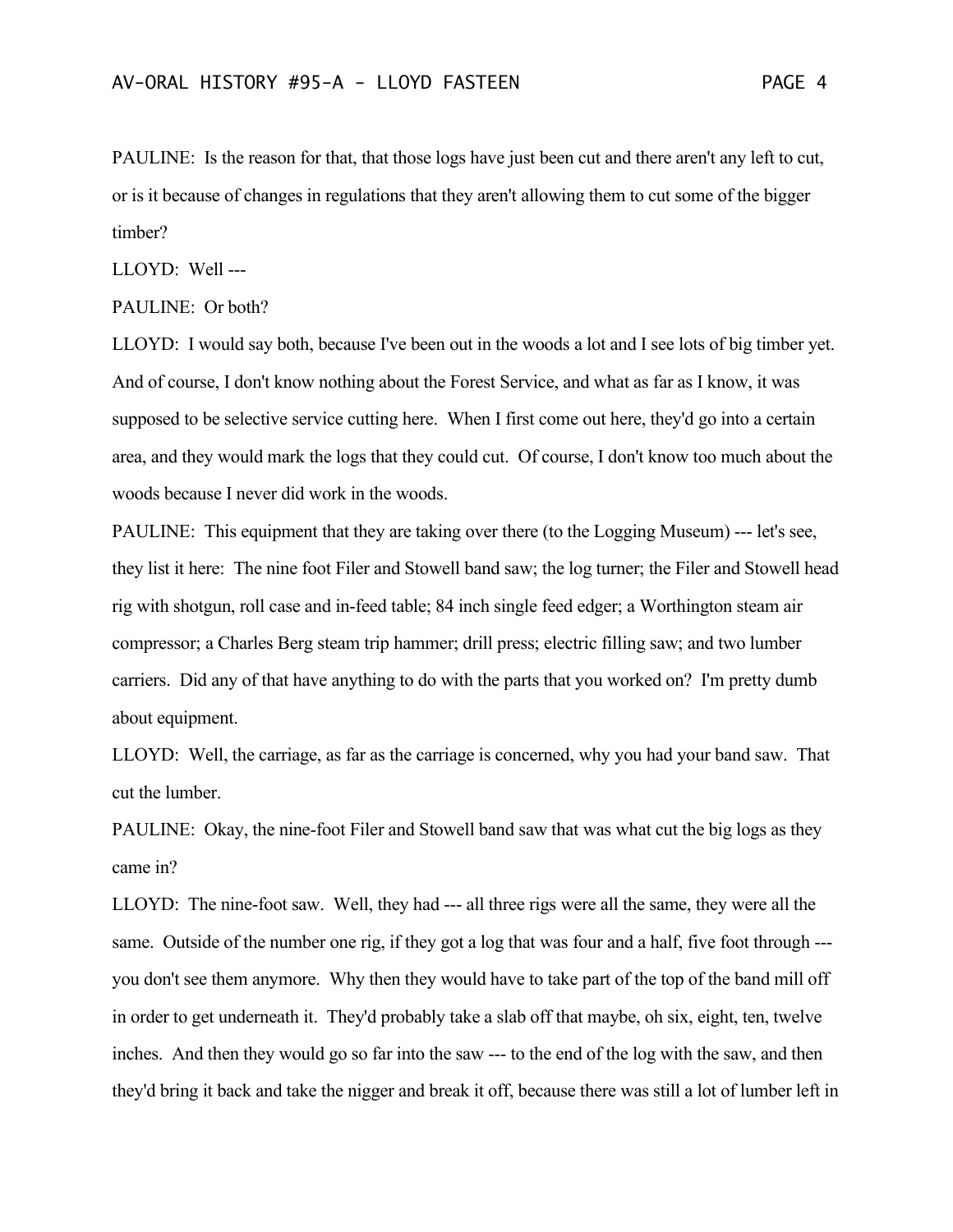that slab. Then they would turn it three-quarters of the way and then they'd go through it again, and if the slab was too big, they'd have to pull it back and cut it off. And then they would lay it down, and they'd have enough room to get a small slab off, and then go in and get their select, shop, or whatever the log was. And when they got through with the whole log they'd come back and pick up the slabs and cut that into lumber.

PAULINE: That's a big log, four and a half foot through.

LLOYD: Well, yes, they had big logs then. Of course, you don't see them anymore.

PAULINE: No, no. The interesting comment that the press release makes here is that this main saw in the sawmill cut about one billion board feet in total volume of logs during its lifetime, which is the equivalent of enough lumber to build over a hundred thousand single family houses. That's a lot of lumber.

LLOYD: Yeah. Well, as far as I remember the cut in the mill on both shifts would be around two hundred thousand to a shift. That would be in eight hours. Sometimes, it would all depended on what size logs you got. You could probably get up to two hundred twenty-five --- two hundred and thirty --- forty thousand --- if you had the right size logs. But then towards, as the years kept going on why then your cut dropped down to hundred and eighty, hundred and seventy, hundred and seventy-five, and course there was always such a thing as a break down in the mill, where your cut would go down. But that never happened until; well, I can't say what year. It was after the last manager we had here. Before they put in this new equipment, the automatic green chain and the scrambler, and where they went through the trim saws down into the green chain. We were getting smaller timber then. I don't remember just exactly how many thousand they would put out a day. I would say about a hundred and eighty thousand. You had to work to beat the band to do that. So, outside of that, why the timber they got now ain't worth --- I want to say something else but I'd better not.

PAULINE: Well, times have changed, and I guess the new equipment's going to --- Well, at the time that this mill opened here it was considered one of the most modern, and the largest undercover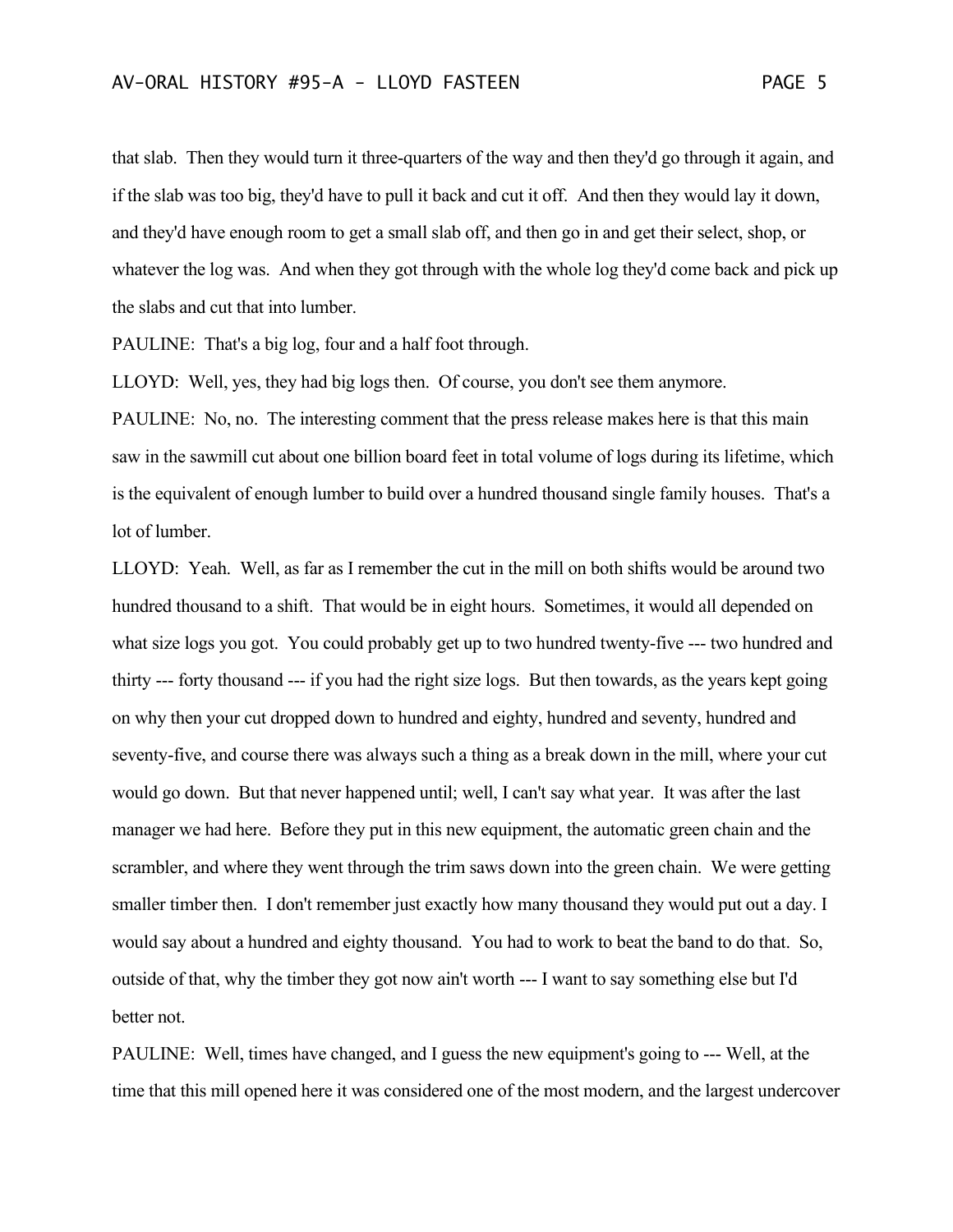mill in the country.

LLOYD: It was. It was supposed to be the biggest pine mill in the world, and up to date, and it was. It was a good mill.

PAULINE: Well, let's talk a little bit about the economic conditions at that time. Now we were just --- it was depression and people were out of work, and times were pretty tough.

LLOYD: Yes, I was here, I can remember that one time that they were talking about closing the mill down here. Because it was more or less like it is now. There wasn't too much market for the lumber, and they had, the crew that they had down here was, well I would say was pretty near twice as big as what they are going to have now, or did have. And the Company just couldn't afford to handle all that pay, all these men every day.

So, I know that Ralph Hines come out here and made a talk, and they wanted some kind of a deal with the taxes, or whatever it was. I don't remember just exactly what it was. And the county wouldn't go for it, so they were going to board the thing up, shut her down completely. Then they decided that they would run it, what they could. Well, I know if we got ten hours a week working that was a big week for us. Sometimes we got five hours a week. If we got fifteen hours a week that was really something. Then of course in, I don't remember what year it was, I can't remember that far back, but then finally it started to pick up and they got back into good production again. Then of course, as the years went by, why their stumpage got higher in the woods. They had to pay more for their stumpage. And I would say there was more competition in the lumber business too. But they kept going here and they worked steady all of the time. Very seldom ever, they never did shut this mill down.

PAULINE: This is the first time that I can remember to my knowledge that they have shut the mill down.

LLOYD: Completely.

PAULINE: Just shut it down completely. It's been down for repair, or been down for vacation, or been down for strike or labor negotiation and that's been it.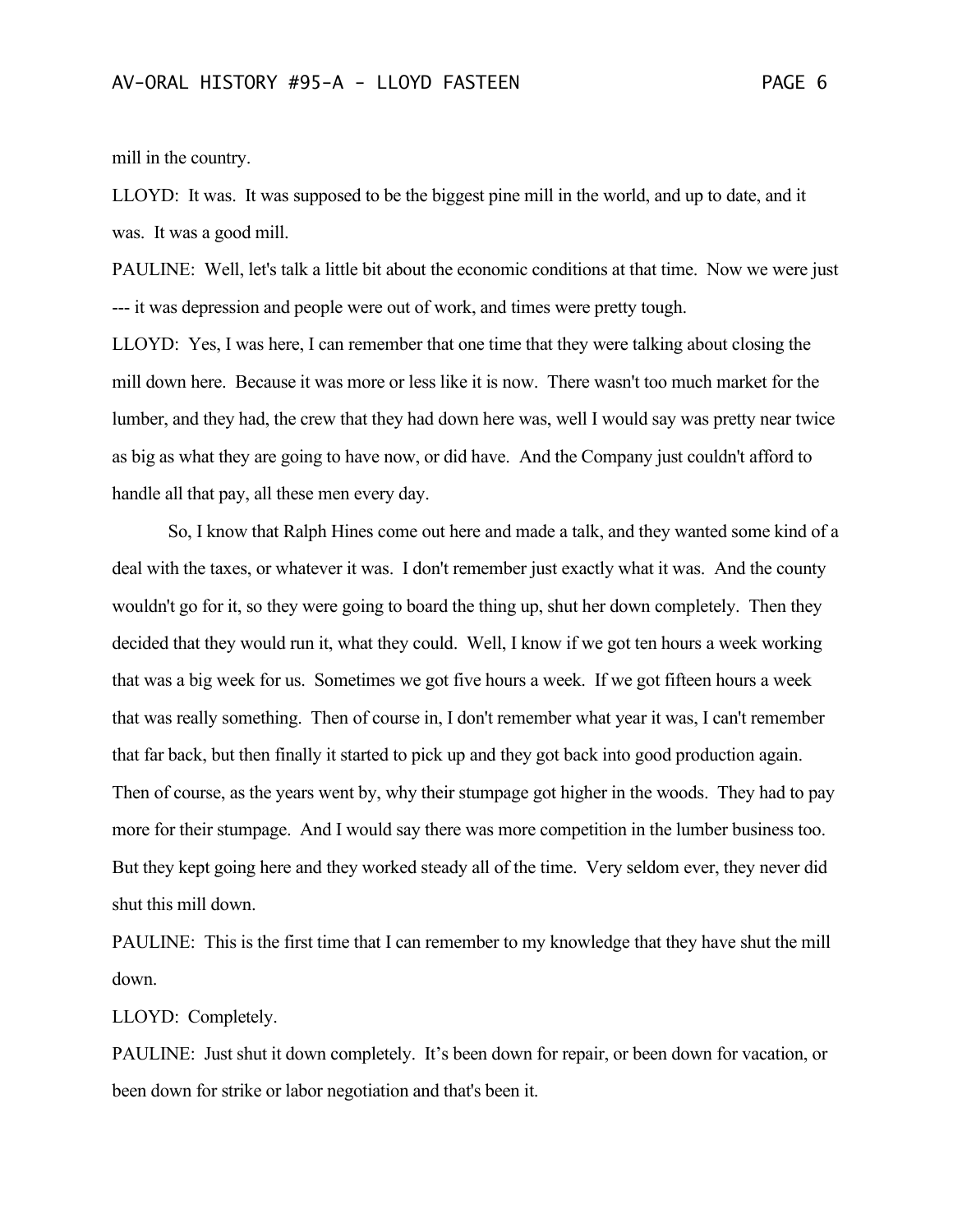LLOYD: Yeah, that's all. And of course, when I retired down there the mill was going haywire. Things were breaking down. Of course, they put all that new equipment in that automatic green chain, and the re-saw tables, where it carries the lumber to the re-saw, and that, well as far as I was concerned, it never did work right.

PAULINE: I've heard others say the same thing.

LLOYD: Because I've stood up there, when I went on my relief, I stood up there and watched it going into the re-saw, and one cut would go one way, and one cut would go the other, and one would fall on top, and then the poor re-saw man would have to go over there and straighten that all out. And while he was doing that there was more coming, and then he'd have to go back and run it through. Well, they'd turn the red lights on, then the sawers would have to cut single instead where they could cut double, they had to cut single until he got that all out of the way. Well, you lost a lot of production.

PAULINE: What year did you retire?

LLOYD: God, lets' see, I retired when I was 65, and I'm 78.

PAULINE: Oh, it's been much longer than I thought. I didn't realize that, I knew it had been several years.

LLOYD: I don't even know how many years it is myself.

PAULINE: Well, let's see. That's 13 years.

LLOYD: It must be more than that ain't it?

PAULINE: No, that's 13 years. I didn't realize it had been that long.

LLOYD: Yeah.

MARGARET FASTEEN: Let's see what year was that then?

PAULINE: Well, 1981. 1968, does that sound right?

LLOYD: I think it's somewhere around there.

MARGARET: What made you think it was thirteen years, oh I see.

PAULINE: I took, subtracted his age.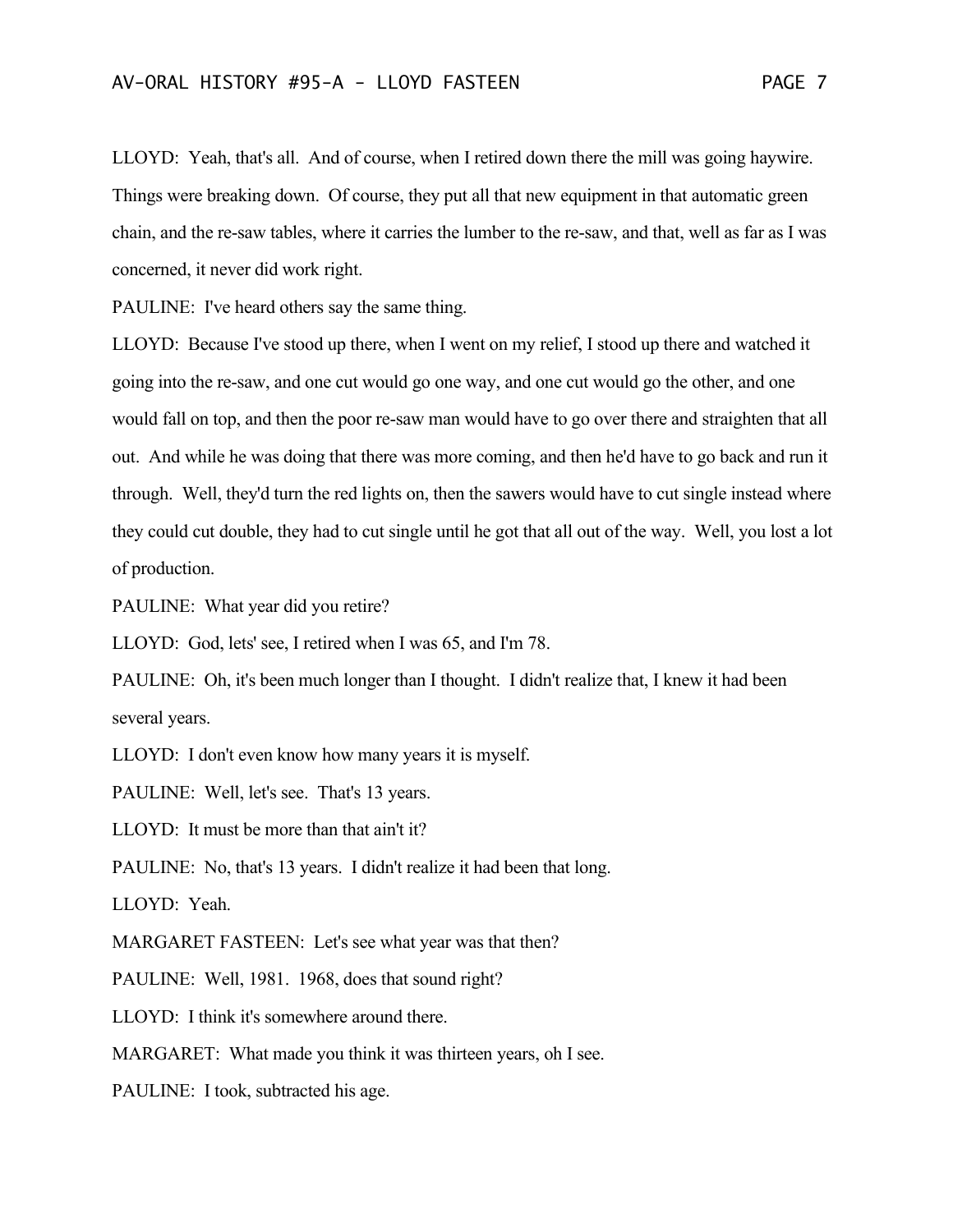MARGARET: I bet your coffee's cold.

PAULINE: Oh, it's fine. You shouldn't tempt me with these cookies, I don't really need them. They're delicious.

MARGARET: Thank you. They're probably cold; I just took them from the freezer.

PAULINE: Now some of the advantages that people that came into work --- you mentioned this morning on the phone about the housing that was here, that they started ---

LLOYD: Yes, well this is one of the Company houses right here. Well, most of them are your Company houses that are here. They were built in '28; they started to build them in '28. And when I first come here, there were very few of them occupied. I lived over on the other street at that time, over on Newport. Let's see there was one, two, three, four, five, there were only seven families living on that whole block. And this block here there was, I think there was about five. But then after, well, I don't know, '33 or '34, somewhere around in there, then they all started to fill.

MARGARET: Lawrence Olson's came out here either in ---

LLOYD: Who?

MARGARET: Lawrence Olson --- '28 or '29 --- one or the other.

LLOYD: He come here in '29. He was on the railroad.

PAULINE: What was his first name?

LLOYD: Lawrence.

MARGARET: Lawrence.

PAULINE: Lawrence, that's right. And Jack Gilberg worked in the ---

LLOYD: Yeah, he was a setter in the sawmill.

PAULINE: Setter in the sawmill.

LLOYD: Yeah, and uh ---

PAULINE: You said this morning that you paid a dollar a day rent when you worked, and if you didn't work that day, you didn't pay any rent.

LLOYD: Just like this house here, I bought it. Well, we were only working five hours a week, or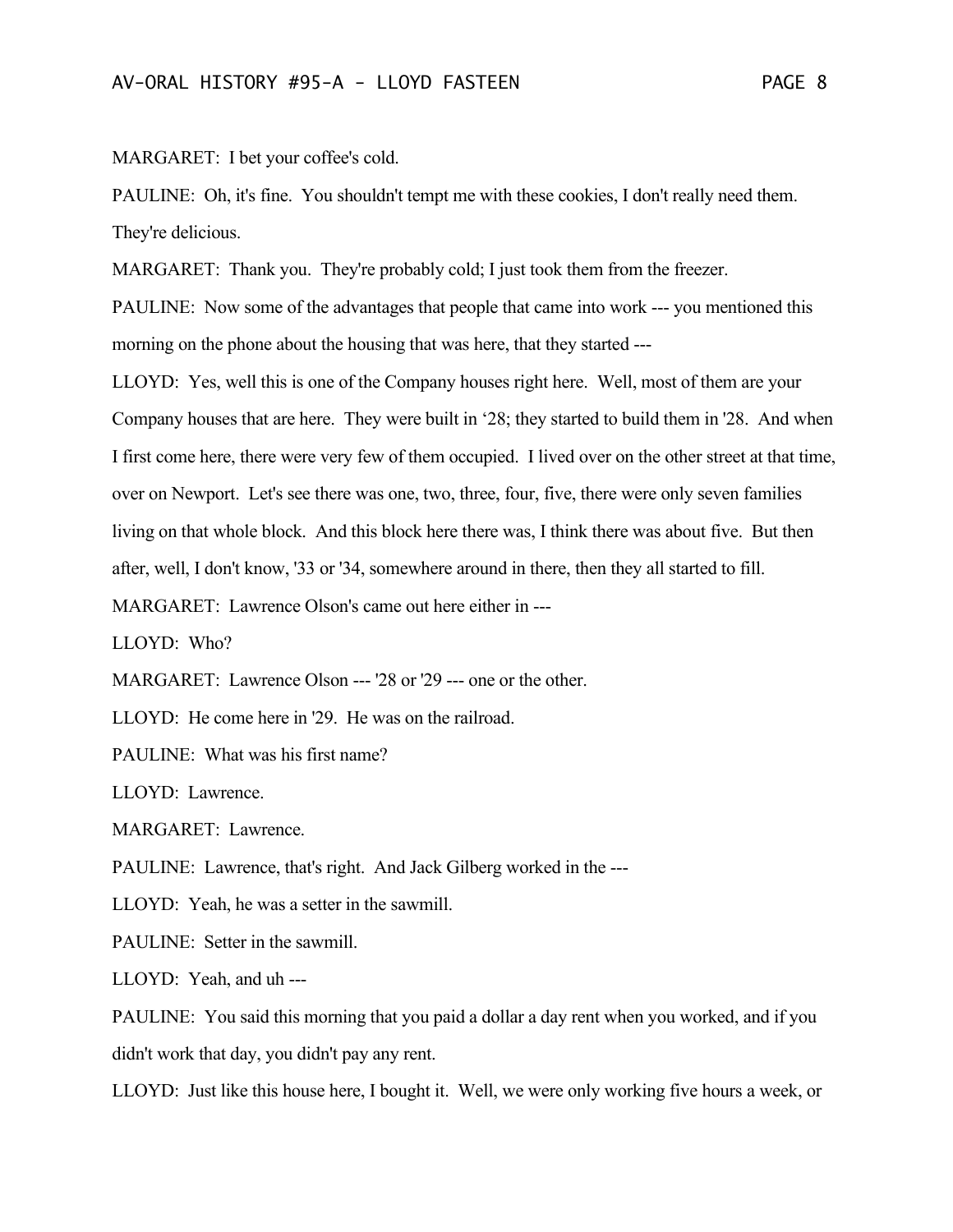ten hours a week, well how could we pay anything on it? At the end of ten years, Bill Haggerty, he was --- well, I don't remember what he was now down there in the office --- he was taking care of it anyway. He come to the front door and come in and handed me the deed to the house, and it was paid for. I thought I'd lost it. Because I was only paying that much, you know. And I didn't pay very much for the house either. But when we first come here there was no trees, no lawn -- sagebrush around the house and dirt streets. But it was a nice town. We had good water, electricity, and we never paid for electricity. I don't know for how many years until ---

PAULINE: The mill ---

LLOYD: The mill furnished it, yeah, and also the water. And everybody had wood stoves, and we could go down to the mill and pick up the slab wood, or over where the dry sorter is now, they had a cut-off plant there where they'd trim the ends of the boards, you know. And there'd be five quarter, six quarter, eight-quarter ends, good lumber already cut. You didn't have to do nothing but split it. And we could go down and take all we wanted. The Company was very good about letting us have all the wood we wanted. So, we didn't suffer any, that's for sure.

PAULINE: Do you remember when the Union was first organized?

LLOYD: No, I don't, I can't remember. It was in --- I remember the first strike we ever had here, it was right after the War, Second World War. And I think that was in what, '48?

PAULINE: It's probably about then.

LLOYD: Well, I would say the Union then was maybe about '45.

PAULINE: Did it come in without much problem, or was there kind of trouble?

LLOYD: Yes, I can remember. They had a little trouble to start with. They had some of the boys from the office --- They were going to have a Union meeting, you know, to try to organize. Right where Wenzel's Store was, they had a hall up there and they wanted all the men to come up to this meeting. Well, they had these guys from the office checking everybody's names --- get their names and everything, and then we were notified to forget about it. But then they finally got it started again, and they organized right on the job. So, they got enough signatures, everybody signed. They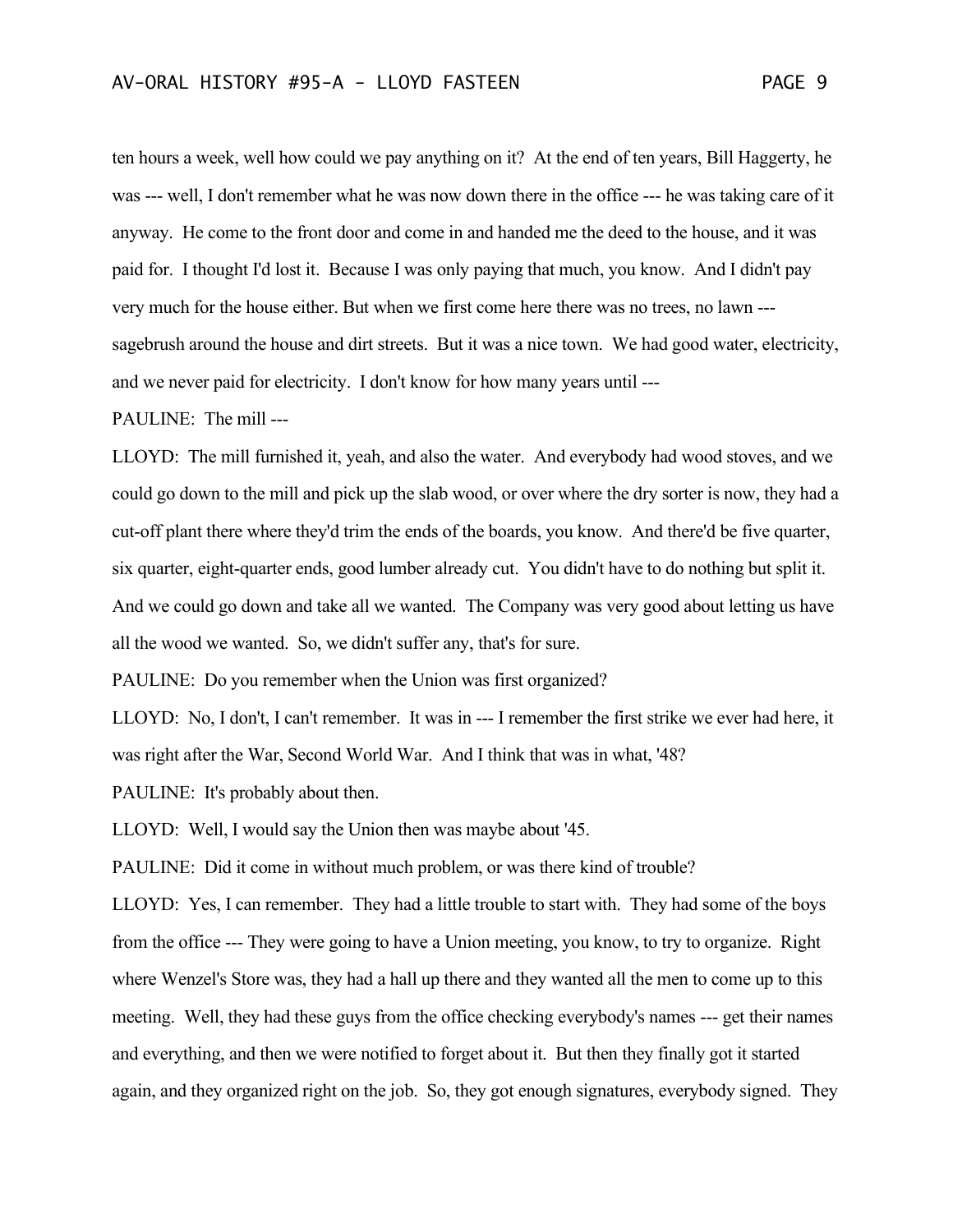got enough signatures, and the organizer that come in here to organize it, and two other men from the plant walked into Mr. Pettibone's office and had stacks of them (signatures) like that, and put them on the desk and said, "We're the A.F. of L." Pettibone just took 'em like that and said, "I guess you are." And that was it. And I don't think, the Company never had no trouble with the Union, and the Union didn't have any trouble with the Company. You know, outside of minor things that -- - Of course they, as far as I recollect that's the only strike, I was involved in.

PAULINE: Well, just as an observer, just observing the community this is the way it had appeared to me, an outsider, that things really went along pretty well. The Company has been pretty good. LLOYD: Well, they both, the Company and the Union both, they got together and talked things out. I can remember before they had a Union in here, they had a, well it was a, I forgot what they called it now, but the Company and the employees they were --- well, the manager, he was the president of the Union.

## PAULINE: Before the A.F.L.

LLOYD: Yeah. And we had a good time. The Company would put a big picnic on for us every year. They were very good about it. Well, I can see why, but finally when the regular, the A.F.L. come in and that was the end of it. But it was always the president of that Union was either a foreman in the mill, or one of the fellows in the office that was the president. And then I remember the one time that they put us on a --- wanted us to go on a contract in the mill. So much you cut, you got so much per thousand, you know. So, the Company wanted us to go, they called it a sliding scale. And we'd go according to how much scale, log scale went through the mill, you know, and how much was cut. The first payday I think I got \$4 and something more than what I actually made before. So then the next payday why it dropped down to \$1. And then it kept dropping and finally I was getting 50 cents less or a \$1 less, \$2 less than my actual wages that I was making before. So, we decided we didn't want any of that anymore. And of course, we'd signed something, whatever it was you know, to that effect.

So, it happened to be that we had a president that was working in the mill then, he was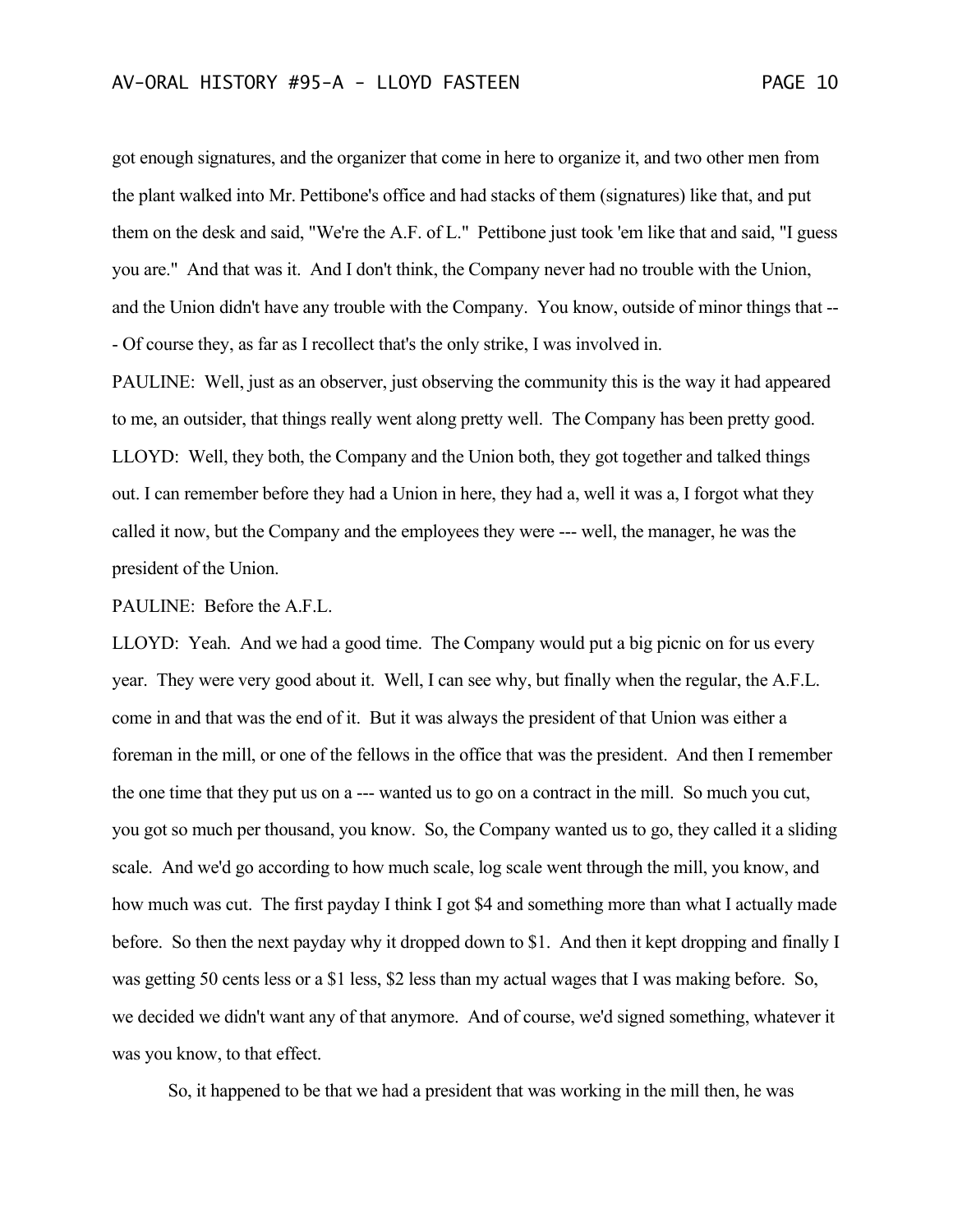edging. And he was the president of it. So, he said, "At noon today," he said, "we don't start the mill up." Well, her dad was foreman at the time down there. And we were all standing there, and he wanted to know what was going on. So, we told him. Well, he told us to go to work, he'd see if he could go and straighten it out. We said nothing doing till we get this straightened out. No, we wouldn't go to work. So, he went over to the office and seen the manager, and the manager told him to go back and tell us to go to work, and they'd have a meeting that night. Well, that was the end of the sliding scale. It didn't work out good at all. So then after that the A.F.L. came in. PAULINE: What kind of wages did you get? Were you paid by the hour when you first started?

Back, like in the 1930's?

LLOYD: Well God, that's hard to say.

PAULINE: That's a long time ago.

LLOYD: Well, when I first went to work here, we were working 9 hours a day. And I was making --- back in Minnesota I was making \$4.50 an hour. Not \$4.50 an hour! I mean I was making 45 cents an hour, 10 hours a day. Then I went to Park Falls and I was making \$4.25 a day for 11 hours. That was working 11-hour nights. And in order to get Saturday, we worked Saturdays 4 hours and we got the other 4 hours off. That would make up for the 11 hours that we worked every night that week. And I think, if I remember right, well I think I was making around \$6.70 when I first come out here.

PAULINE: That's a day?

LLOYD: A day, yeah, for 8 hours work. I'm not sure about it, but I think ---

PAULINE: Really, comparatively speaking the wages were really good here too compared to other mills.

LLOYD: They were, they were. They paid more then than they did in other mills.

PAULINE: Do you remember anything about the old hotel over here? Had it been abandoned by the time you came here, or were they working on it?

LLOYD: Well, they were building it when I come here, and there was one outfit that had it; he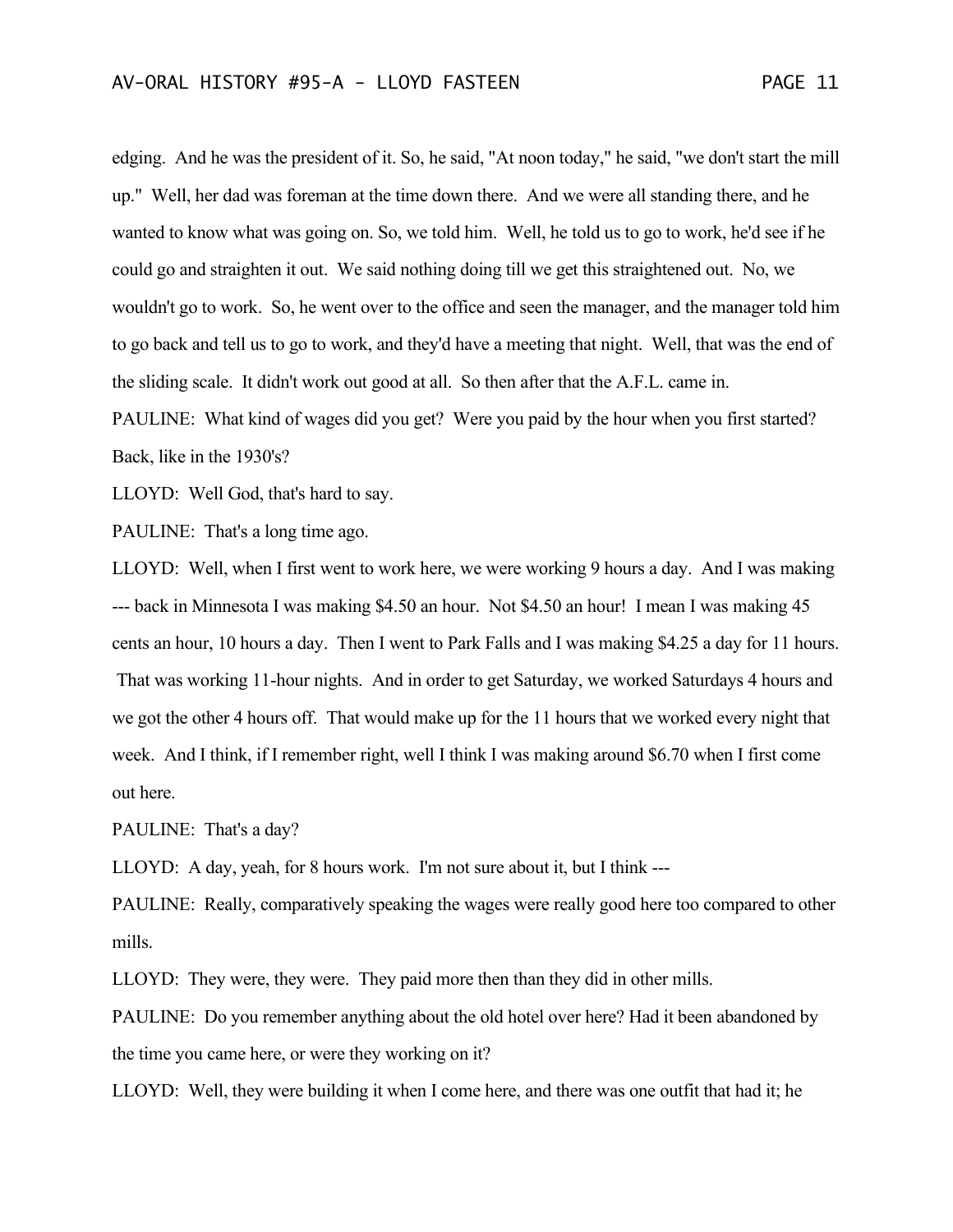probably had it half complete before they went broke. And it stayed there for, I don't know, maybe a year or so. Then there was another outfit took it over, and they had it pretty near complete. They had all the windows, all they had to do left was to put the inside walls, plaster. They had the wiring in, and that's all they had to do was just put the plaster on the walls and ceilings, and put the heating plant in. And they went broke, and that was the end of it.

And then everybody had --- they had timbers over there that they were all through with, that they didn't need anymore. They just laid there and laid there, and I don't know for maybe three, four years, or five years. Well, times were getting a little tough, so everybody took crosscut saws over there and went and cut the timbers up for wood. And then all the windows disappeared.

PAULINE: That's what I've heard...

LLOYD: People had chickens and turkeys and had, they built their chicken coops with glass, so it was nice and warm. And of course, a lot of the wiring went, because it was good wiring. They just stripped it till, well until the state condemned it. And it's still sitting there the same way.

PAULINE: Yeah, well I guess Mr. Farmer is working at getting it back.

LLOYD: Well, I don't know, he ---

PAULINE: I don't know how much progress he's making. But I see a lot of activity over there. He's got shrubs planted out in front now.

MARGARET: I've heard that he's got done quite a little.

PAULINE: He's living in one apartment; I know that.

LLOYD: Well, it could, it's a good well-built place, you know. That concrete, it's all made out of concrete.

PAULINE: Well, it would be nice to see it turned into something. Not just the eyesore that it's been. Well, can you think of anything else that happened during your 49 years out there that would be good to tell people?

LLOYD: Well, probably after you go, I can think of a lot of things.

PAULINE: That's the way it usually is. I would probably think of a question to ask you too, that's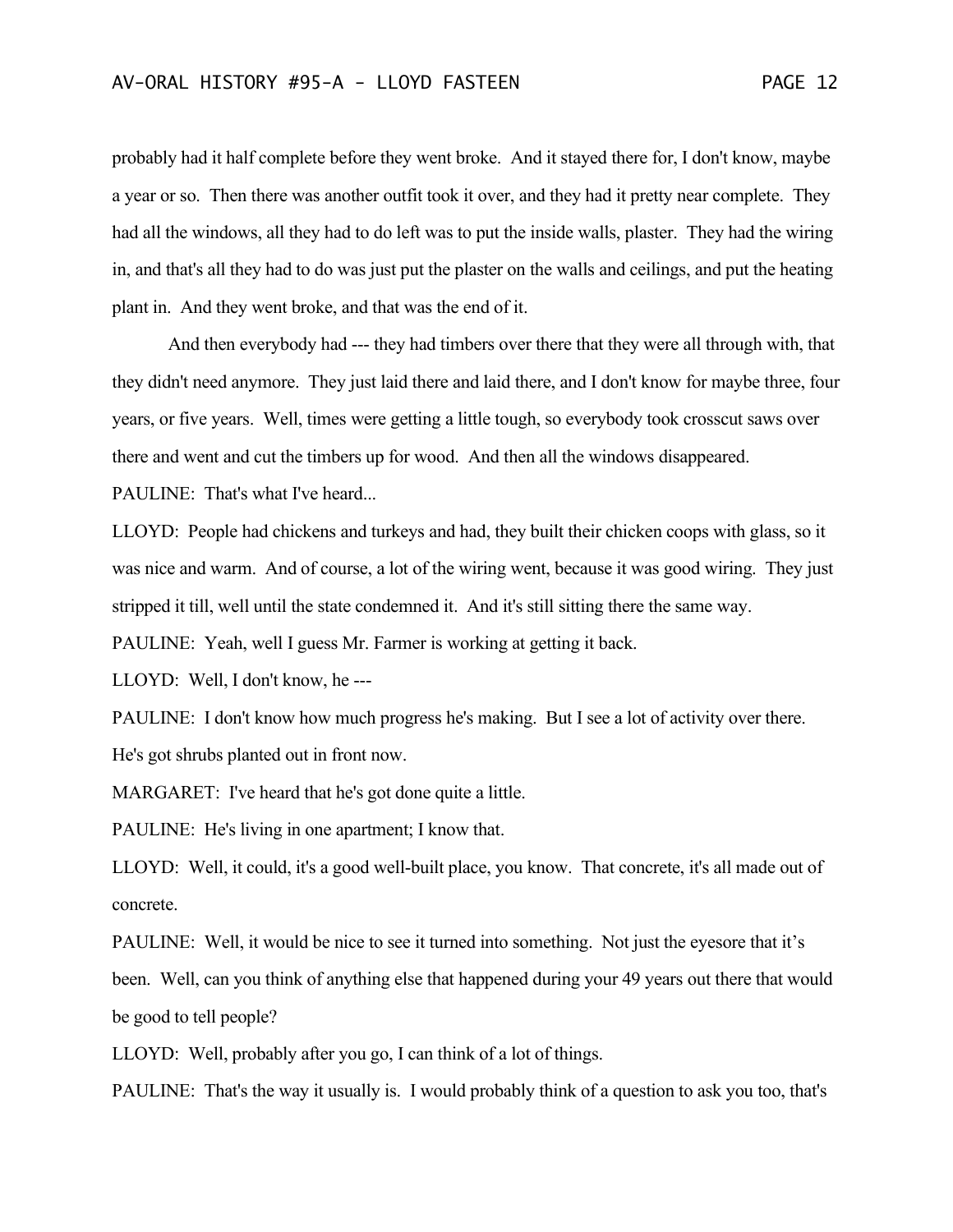really important.

LLOYD: I don't ---

PAULINE: Well, you married Margaret then after you came out here?

LLOYD: Yeah, uh huh.

PAULINE: And you said her dad was a foreman out there? Margaret, what was your maiden's name?

MARGARET: Margaret Oas.

PAULINE: Olson?

MARGARET: Oas, O A S.

PAULINE: O A S, okay.

LLOYD: Oas. Tony was his first name. Well, we called him Tony, it ain't his first name.

MARGARET: Dad and Roy Patterson and Sloan all came out here together. That was in January of '30.

LLOYD: See Earl Sloan was the other foreman on --- well, one was on one shift, and one was on the other. Earl Sloan.

PAULINE: Where did they come from?

MARGARET: Virginia.

PAULINE: From Virginia, this Minnesota.

MARGARET: Yeah. The same outfit that, the Virginia Rainey Lake outfit that he was with.

PAULINE: Did you go to school here in Burns then?

MARGARET: No, you see I stayed back there.

PAULINE: Oh, I see.

MARGARET: I was working back there at the time, let's see I graduated in '26. I was working in the schools there. So, I'd been out here eight times before I finally stayed.

PAULINE: Well, that's the thing about this country; it has a way of getting a hold of you if you don't get out quick.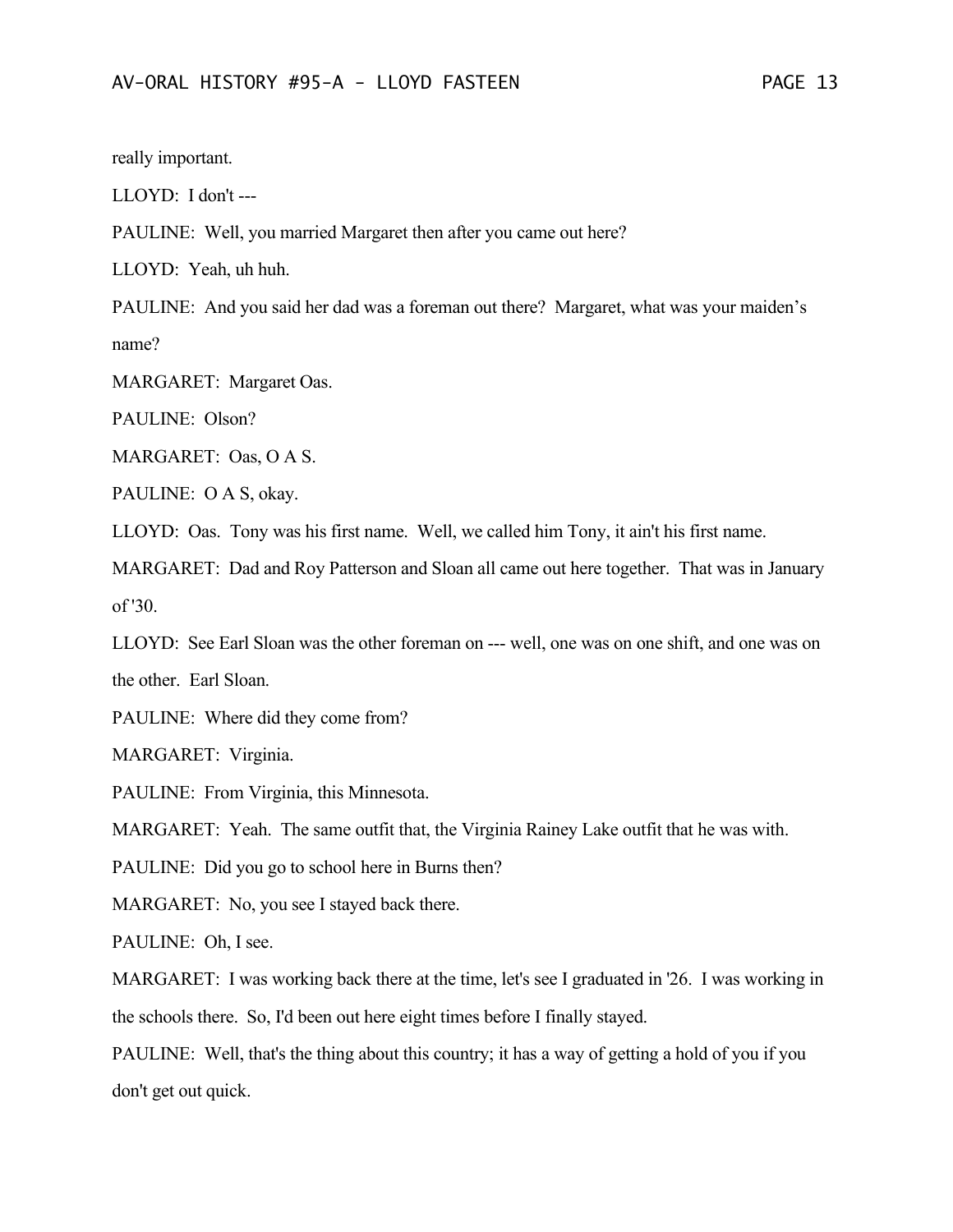MARGARET: Uh huh, well that's true.

LLOYD: Well, there is a few families, Joe Porten, he was in the lathe mill. Now you don't know what a lathe mill is?

PAULINE: No, what is a lathe mill?

LLOYD: Well, that's just as you go upstairs into the mill, when you get on the first floor, or on this side they had a lathe mill. And they made lathe, what they put on your walls to put the plaster on. PAULINE: Okay, I, yeah, I know what that is.

LLOYD: Well, there's --- Mundy's an old timer, Doy (D.C.), Doy Mundy. He was here, he come here in '29.

PAULINE: Does he live over here behind the ---

LLOYD: No, he lives right --- you know where Darius Mundy lives, or used to live?

PAULINE: Yeah, not really.

LLOYD: Well, what's the name of the street Gladys lives on? I can't even think of it. Well, you know the hotel, and then there's the next street from there. There's all new homes there. Well, he lives right across.

PAULINE: Okay, yeah, I know. I've been there to talk to him, I think, about the old hotel. LLOYD: He was an edger man in the mill. And I can't think of any, you know, there's very few of us left that come here in the '30's.

PAULINE: Yeah. Well, that's why I thought I'd better get busy. This is something we've had on our list of things to do there at the library for a long, long time. But we were --- I was talking to people whose parents came here in '84 or '88, and that seemed like they were old timers. And now, you know, it's been ten years since we started this project. And so, you people are the old timers now.

LLOYD: There's some more old timers but I just, you know, I just can't think of them now.

MARGARET: What year did you say Mel came out?

LLOYD: Well, he came out --- I don't remember just exactly, but you see he come out here in '29,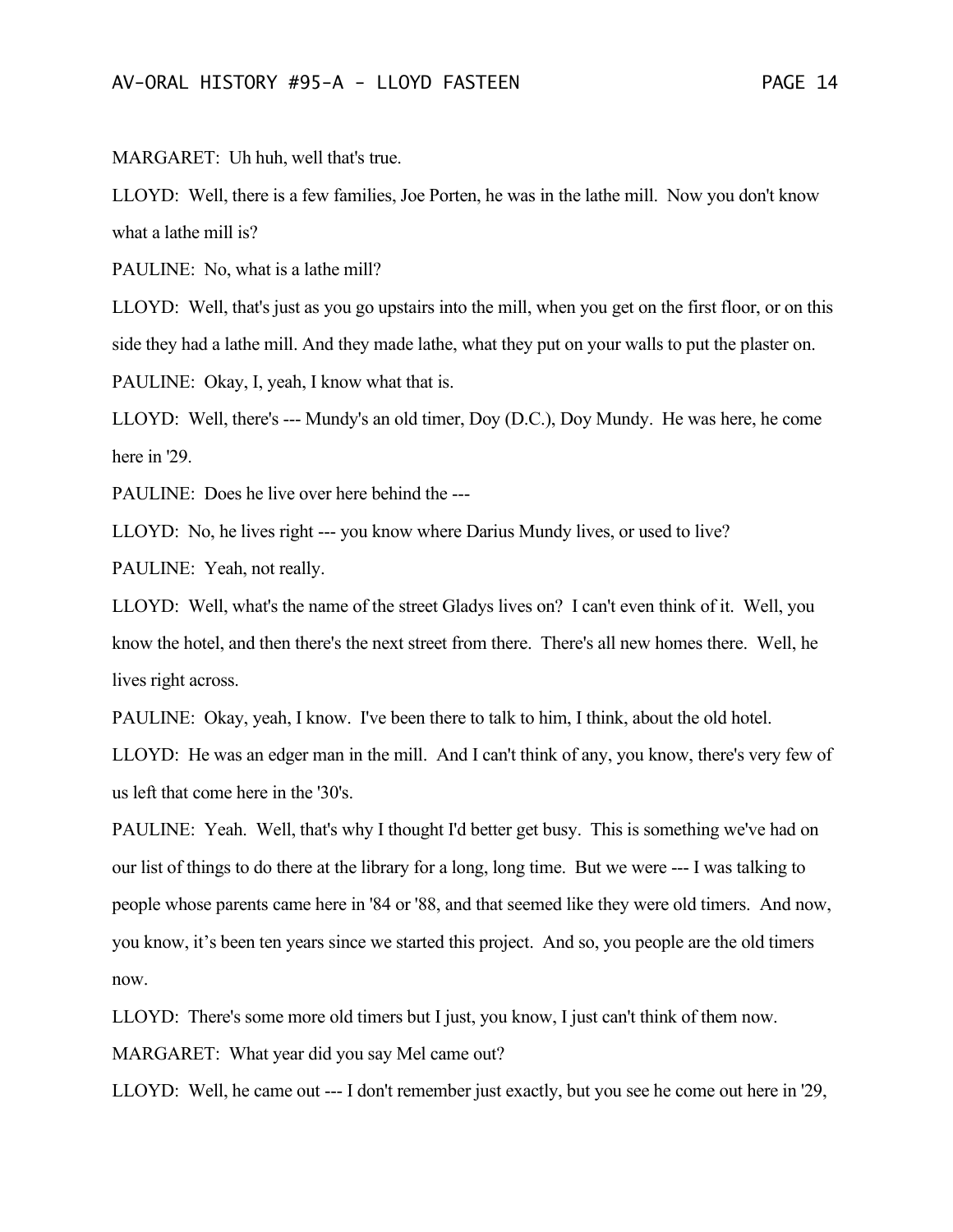and then he come back there. And I --- when he got back there why I went to see him and wanted to know what kind of country this was. And of course, he told me, he said, he'd never go out and live in this country, you know. But then he come back, I think it was in about '32 or '33, somewhere around in there, I don't know.

PAULINE: Well, it is a lot different than Minnesota.

LLOYD: Yeah, it's off from Minnesota, but then there was a lot from the South that come here. Now he used to live right across the street here where ... lives now. He was a foreman in the planing mill. What in the heck was his name again? Strand. And then there was Jim Barnes, he was the dry kiln foreman, and of course Red Jennings, he was the ---

PAULINE: Yeah, I have him on my list.

LLOYD: Yeah, I just can't remember, I'm getting too old to remember things.

PAULINE: You do real well. Okay, now you're going to tell another story about ---

LLOYD: Well, when times were starting to get a little rough, why they shut the night shift down and they only run the day shift. So, my shift would work one week in the sawmill, then they would send us over to the shipping department and we'd work one week over there. And my biggest project over there was with Dick Guinee. He finally wound up as lumber inspector in the mill. But here we were picking up lumber in the sheds.

PAULINE: This is Teresa Guinee's husband?

LLOYD: Right, right. And we'd work one week over there which didn't hurt us at all, until things got real rough and then we went down to five hours a week, or ten hours a week.

PAULINE: Now this was in the '30's?

LLOYD: Yeah, in the '30's.

PAULINE: And when World War II came along things picked up considerably didn't they?

LLOYD: Yeah, considerable, yeah. Because they were shipping out a lot of lumber then. So, all in all why everything worked out fine as far as all of us employees were concerned. And I can remember I tallied, well back in Minnesota, when I first started in the mill why I was a tally boy. I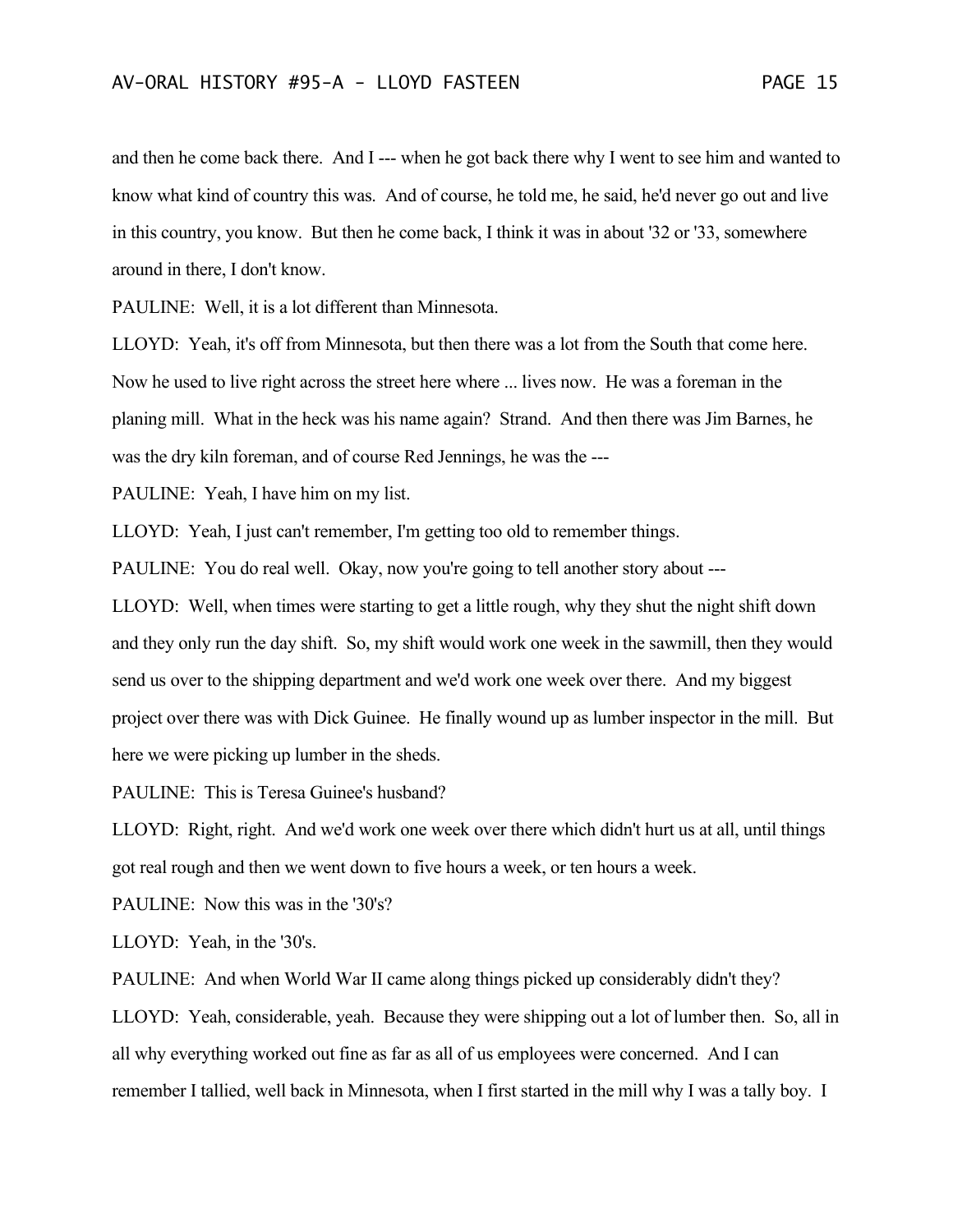was tallying lumber going into the cars. So, then they put me on, when they found that out, well George Butler was the foreman in the planing mill at that time here. So, he knew I could tally, so he put me on the car line to tally the lumber going in. But it was nothing like working in the sawmill. That was my big dream to get in the sawmill and ride one of them carriages, and I rode them for a good many years.

PAULINE: Well, I've been out there and seen that saw, and that carriage and it's got to be thrilling to sit up there and saw those logs.

LLOYD: Well, the way it is, the last carriage they had a man on, he sat in a seat and rode the carriage. Then they got this automatic setter where the sawyer done the sawing and the setting both. PAULINE: And then you were a sawyer at that time?

LLOYD: Yeah, yeah.

PAULINE: Well, this wasn't though until quite a lot longer?

LLOYD: Well, this was, Mr. Dewey was here then, the general manager then, Mr. Dewey that come when he was here. I don't remember what year that was either.

PAULINE: Well, we can check on that sort of thing. We can find a date for it. So, it, so it's really not so important.

LLOYD: Well, because I made the remark to Mr. Dewey one time, I was on my relief, and I was going across the track to go over and get outside to take a smoke. And he hollered at me and he asked me what I thought about these new set works. And I said, "They'll never work. Never work." "Oh yeah," he said, "they will, they'll work." I said, "Got to be proven to me that they will." Well, they were the biggest thing that ever happened to a sawyer. To have nobody on the rig at all, you didn't have no responsibility at all for any man on the rig. If he should run into the bumpers or something would let loose to hurt a man, it would probably kill him. It was the biggest thing there was. I never did tell Mr. Dewey that, though.

PAULINE: You didn't admit he was right after all.

LLOYD: Yeah. So outside of that why I think the Company done a lot of good things, you know,